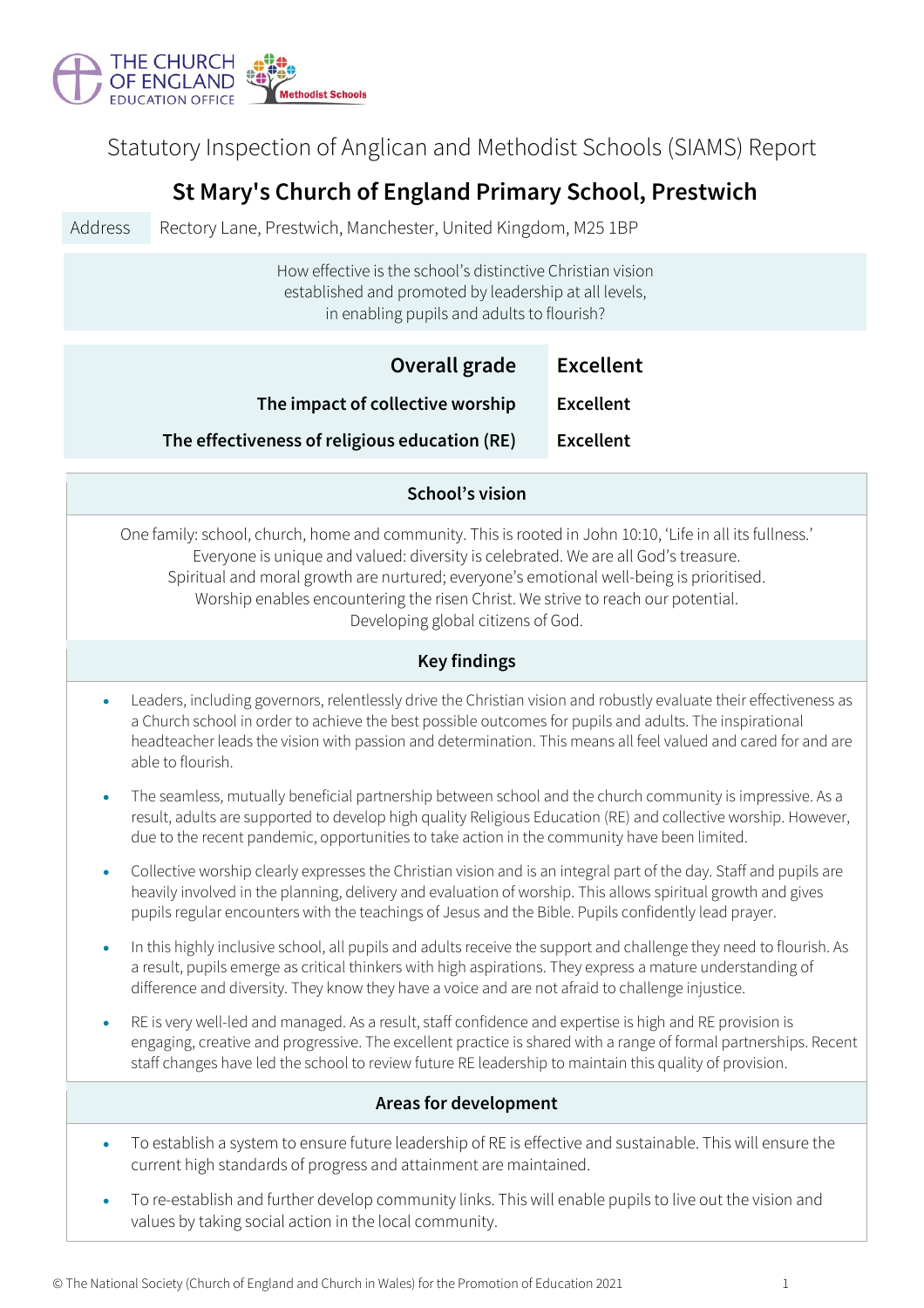How effective is the school's distinctive Christian vision, established and promoted by leadership at all levels, in enabling pupils and adults to flourish?

# **Inspection findings**

The shared Christian vision, its biblical roots and underpinning values ooze out of every pore in this school. All members of the school community are invested in the journey of its development. The Christian vision inexorably draws school, church, home and community into one family of God. They work together to ensure pupils 'love learning, love each other' and live 'life in all its fullness.' Leaders at all levels show total commitment to driving forward the vision with passion and focus. Governors have a deep and thorough knowledge of the school. They provide relentless challenge and support around the vision and values. Governors have a key role in the robust self-evaluation of their effectiveness as a church school. External expertise ensures this is rigorous and leads to further improvement. For example, a bespoke induction and mentoring policy and programme for new governors is in place.

The exceptional Christian leadership of the vision from the headteacher, and her knowledge of and passion for church schools, is inspirational. Her energy and enthusiasm engages the school in a range of innovative partnership work. This includes established links with the diocese, church schools and teacher training providers. These, in addition to a plethora of global partnerships, ensures the Christian vision has a tangible impact beyond the school gates. The effects of the pandemic limits opportunities for pupils to live out the vision in the local community. Staff receive a high level of training and support around the school as a Church school. As a result, staff flourish and teach RE with confidence and enthusiasm. This challenges pupils to address big questions and become deep and critical thinkers. The school develops effective and highly regarded Church school leaders.

The Christian vision and values underpin relationships throughout the school community. Staff and parents describe the school as a family who love and care for each other. This results in excellent relationships and high staff morale. The whole school community meets individual needs. They act as one, flourishing together. Pupils know they are loved saying, 'We are all God's treasure.' The seamless partnership with the local church is impressive. The church is deeply involved in the school's spiritual journey. Clergy are a highly visible and regular presence in school. As a result, provision for collective worship is highly developed and pupils confidently address complex spiritual concepts in RE. The school family is bolstered by strong pastoral support from clergy. Clergy work with the ethos group to plan and lead church worship. A member of the church described pupil led worship as 'live spirituality.' This includes celebrations of Christian festivals. The high number of governors from church, and their knowledge and experience, strengthens the partnership further.

The Christian vision ensures exceptional support for pupils' learning and well-being. All pupils, including those with barriers to learning and more able pupils, flourish and make good progress. Data evidences how well interventions affect outcomes. Those eligible for additional funding make good or better progress. Pupils have high aspirations and say, 'Teachers push you on, tell you how to improve and endure with you.' Leaders target resources to prioritise good mental health. Support staff receive training to lead nurture interventions. The outdoor classroom provides a calm oasis for reflection. Professional support is sourced from local charities and outside providers for pupils with complex emotional needs.

Parents are overwhelmingly supportive of the school's Christian vision. They say staff continually go 'above and beyond' to ensure their children flourish. They see school as a beacon of hope. They cite the pandemic and how school provided food parcels. Parents praise the way the school kept in contact, motivating pupils with creative remote learning. Parents say the school lives out the vision through acts of service and social action. The choir perform in a care home and pupils make blankets for the homeless. The school supports many charities. Pupils welcome opportunities to pray. Personal prayer and reflection is encouraged. Parents relate the impact of worship to pupils' spiritual development and see them spontaneously pray at home. For example, saying grace before a meal. Pupils responded to an Indian earthquake saying, 'We need to pray for our brothers and sisters.' Parents live out the vision, offering skills and knowledge. One parent uses her professional skills to advise staff on bereavement support. Others meet with staff and pupils to deepen their understanding of Islam and Sikhism.

Everyone in this school has a voice. Relationships education impacts well on pupils' attitudes to diversity. They speak eloquently about different kinds of families. They say, 'We are all different. God will accept you. You can be you.' Pupils knowledgably discuss inequality and discrimination. They demonstrate keen awareness of how all God's children should be valued. Pupils are proud of their leadership roles and not afraid to challenge injustice. Year 6 pupils instigated